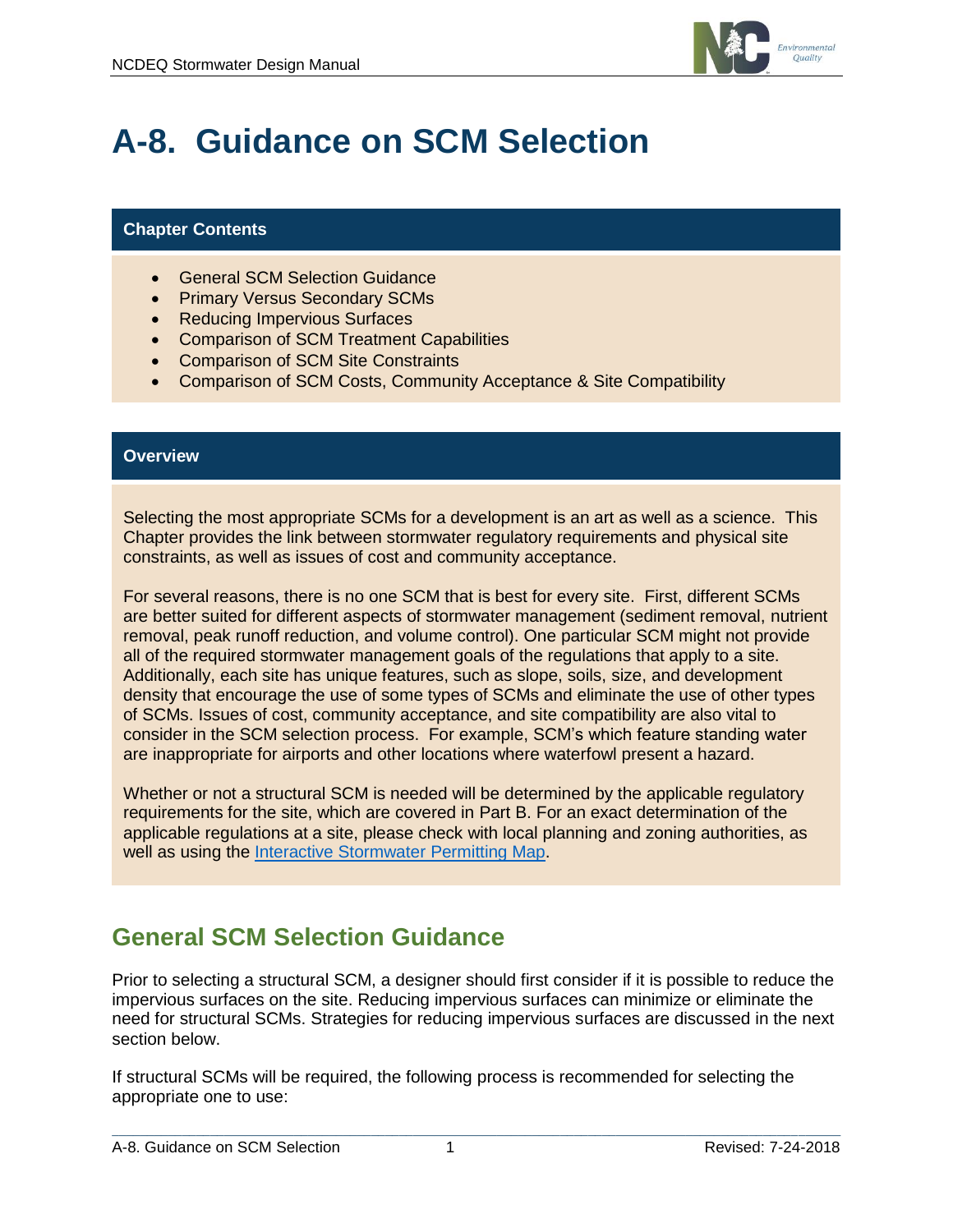

- 1. Determine the treatment capability (TSS removal, nutrient removal, volume reduction, and peak flow control) that is required of the SCM based on the applicable regulatory requirements for the site.
- 2. Determine which SCMs will meet the treatment capability requirements and create a "short list."
- 3. Evaluate which of the "short listed" SCMs will be appropriate for the physical site characteristics.
- 4. Consider other factors such as construction cost, maintenance effort, community acceptance, site compatibility, and wildlife habitat.

When a site has numerous physical constraints and the regulatory requirements are stringent, it can be especially challenging to find an appropriate SCM t. In this case, it may be necessary to modify the SCM design for the site characteristics (see individual SCM chapters) or to provide a combination of SCMs that are suitable for the site in series to provide the required level of stormwater treatment.

Getting even further into the art of good SCM design requires blending the SCM into the natural environment to make it more acceptable to the community (especially in areas with considerable pedestrian traffic such as residential, commercial, and office locations). This often requires collaboration between various professions such as civil engineers and landscape architects.

When siting SCMs, conforming to the natural features of the landscape such as drainage swales, terraces, and depressions should be considered. Many of the more "natural" SCMs can readily achieve these goals, such as filter strips, grassed swales, and restored riparian buffers. Other natural-looking SCMs such as bioretention and stormwater wetlands can be blended into natural areas of site designs, or even create new, small sized natural areas within normally barren portions of the site, such as parking lots, walking areas, and outdoor plazas.

Recent trends in stormwater management favor reintroducing runoff from impervious surfaces into the natural environment as close to the impervious surfaces as possible. Ideally, impervious surfaces should be hydrologically divided so that runoff is delivered in smaller volumes that can be accommodated by smaller, less expensive and less obtrusive SCMs. Large "end-of-pipe" facilities may be less suitable because of their high cost, maintenance requirements, consumption of land, and disruption of the landscape.

# **Primary Versus Secondary SCMs**

In the past, 85% TSS removal has been used as a standard. DEQ is no longer using that standard because it is not reflective of the actual field performance of SCMs. Most SCMs do not remove 85% of TSS, especially at lower concentrations of TSS in the influent.

SCMs are designated as either primary or secondary based on their demonstrated performance at TSS removal in research studies. With stakeholder input, DEQ developed the table and graph below to characterize the performance that is required of primary SCMs. In addition to the table below, primary SCMs shall be capable of treating the design storm (1.5 inches in Coastal Counties and 1 inch in the remainder of the state).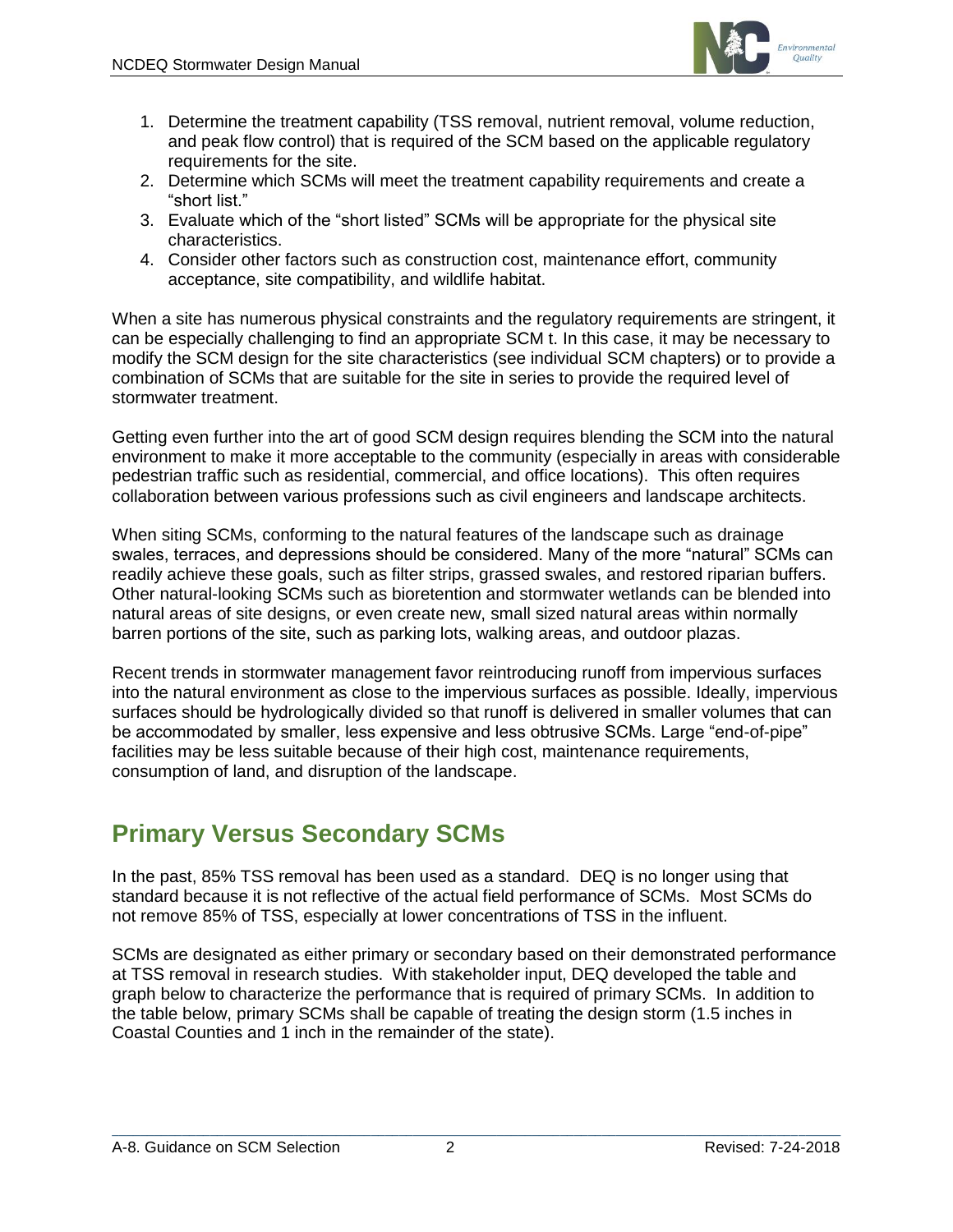| <b>Median Influent EMC</b> | Applicable Performance Standard <sup>1,2</sup> |  |  |
|----------------------------|------------------------------------------------|--|--|
| $<$ 20 mg/L                | Invalid test                                   |  |  |
| $20 - 35$ mg/L             | > 29% removal                                  |  |  |
| $35 - 100$ mg/L            | $\leq$ 25 mg/L                                 |  |  |
| 100 mg/L                   | $\geq$ 75% removal                             |  |  |

#### *Table 1: Potential Siting Constraints for SCMs*

<sup>1</sup> The median effluent EMC requirements may also be considered on a total load basis for SCMs that reduce runoff volume. Divide the performance standard by [100% – (% of runoff reduced)] to determine the corresponding load-based standards.

<sup>2</sup> Primary SCMs comply with the above standards as demonstrated through research studies. Proposed new stormwater technologies shall be held to this same standard.



#### **Figure 0-1: Required Performance Standard for Primary SCMs**

Based on applying the above criteria to the available research results, the SCMs were designated in accordance with Table 2 below.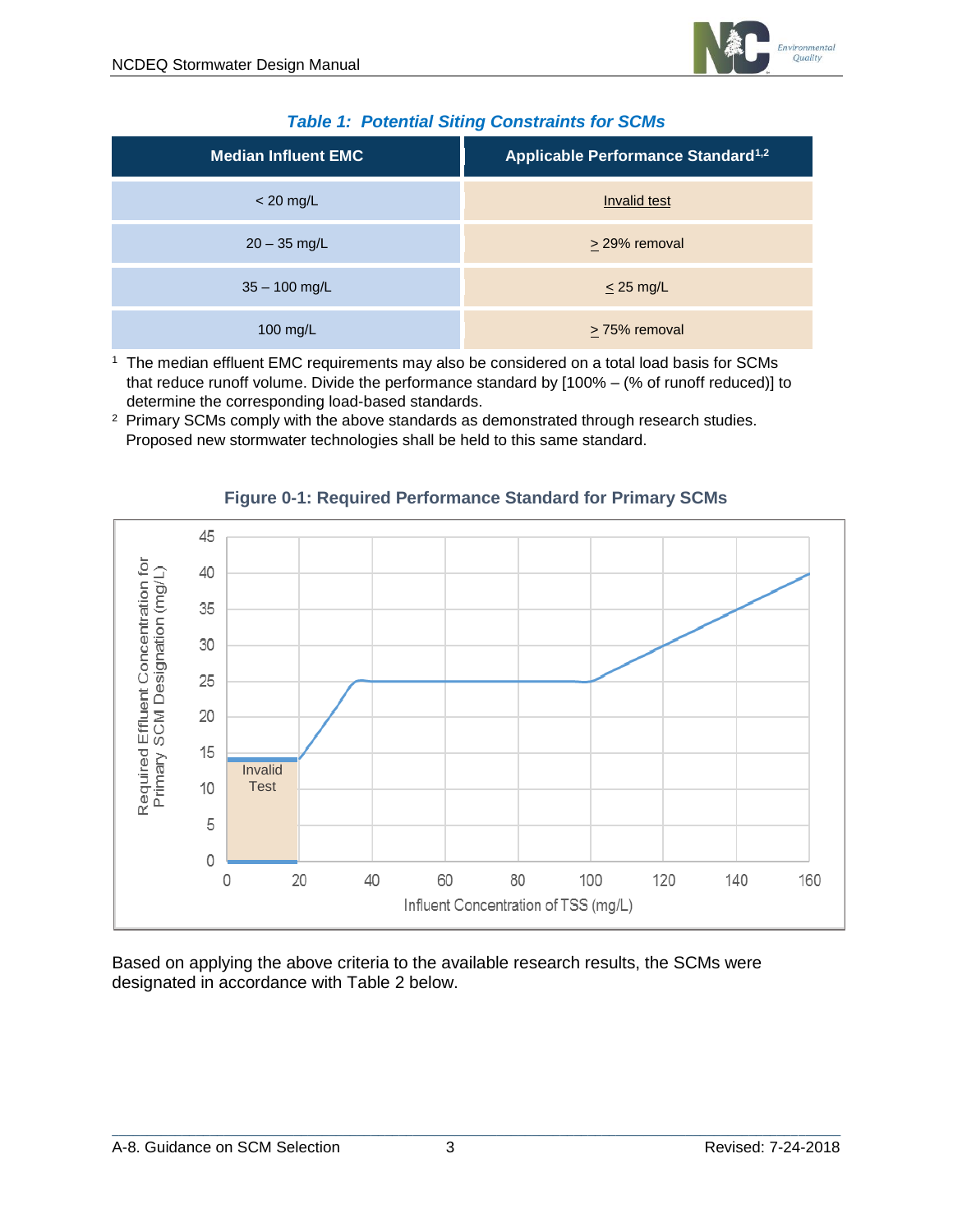

| <b>List &amp; Uses</b> | <b>Primary SCMs</b>                                                                                                                                                             | <b>Secondary SCMs</b>                                                                                                                                                                                                                                                                                                                                                                                                                                                                                   |
|------------------------|---------------------------------------------------------------------------------------------------------------------------------------------------------------------------------|---------------------------------------------------------------------------------------------------------------------------------------------------------------------------------------------------------------------------------------------------------------------------------------------------------------------------------------------------------------------------------------------------------------------------------------------------------------------------------------------------------|
| List                   | - Bioretention Cell<br>- Infiltration System<br>- Permeable Pavement<br>- Wet Pond <sup>1</sup><br>- Stormwater Wetland <sup>1</sup><br>- Sand Filter<br>- Rainwater Harvesting | - Green Roof<br>- Disconnected Impervious Surface<br>- Level Spreader-Filter Strip<br>- Pollutant removal Swale<br>- Dry Pond                                                                                                                                                                                                                                                                                                                                                                           |
| Uses                   | - As a stand-alone SCM to treat a new<br>development site (when 100% sized).<br>- As a retrofit.                                                                                | - In series with a primary SCM to reduce the<br>volume of runoff and thus reduce the size of<br>the primary SCM.<br>- In series with a primary SCM to provide<br>pretreatment.<br>- In series with a primary SCM as a hydraulic<br>device to slowly "feed" the stormwater<br>runoff to the primary SCM, to reduce the<br>size of the primary SCM.<br>- In series with another secondary SCM to<br>treat the design storm in a manner that<br>meets or exceeds performance standard.<br>- As a retrofit. |

### *Table 2: List of Primary and Secondary SCMs*

<sup>1</sup> The research data on wet ponds and stormwater wetlands actually indicate that only about 50% of those studied meet the performance standard shown in the figure above. However, DEQ is retaining these as Primary SCMs due to their history as being considered stand-alone SCMs and their capacity to manage peak flows.

<sup>2</sup> The research data on level spreader-filter strips actually indicate that they do meet the performance standard shown in the figure above. However, DEQ is retaining LS-FS as a Secondary SCM for the present because the research sites were sized 50-300 times larger than the MDC for this SCM require.

# **Reducing Impervious Surfaces**

Most stormwater rules provide an option to avoid the need for engineered stormwater controls if certain low density development criteria are met. Keeping the percent impervious surface low when possible is the preferred method of stormwater control. In addition, reducing the percentage of impervious cover in a high density development may reduce the size of required SCMs.

Some of the options for reducing impervious surfaces are listed below. The local planning jurisdiction will usually determine the availability of these options.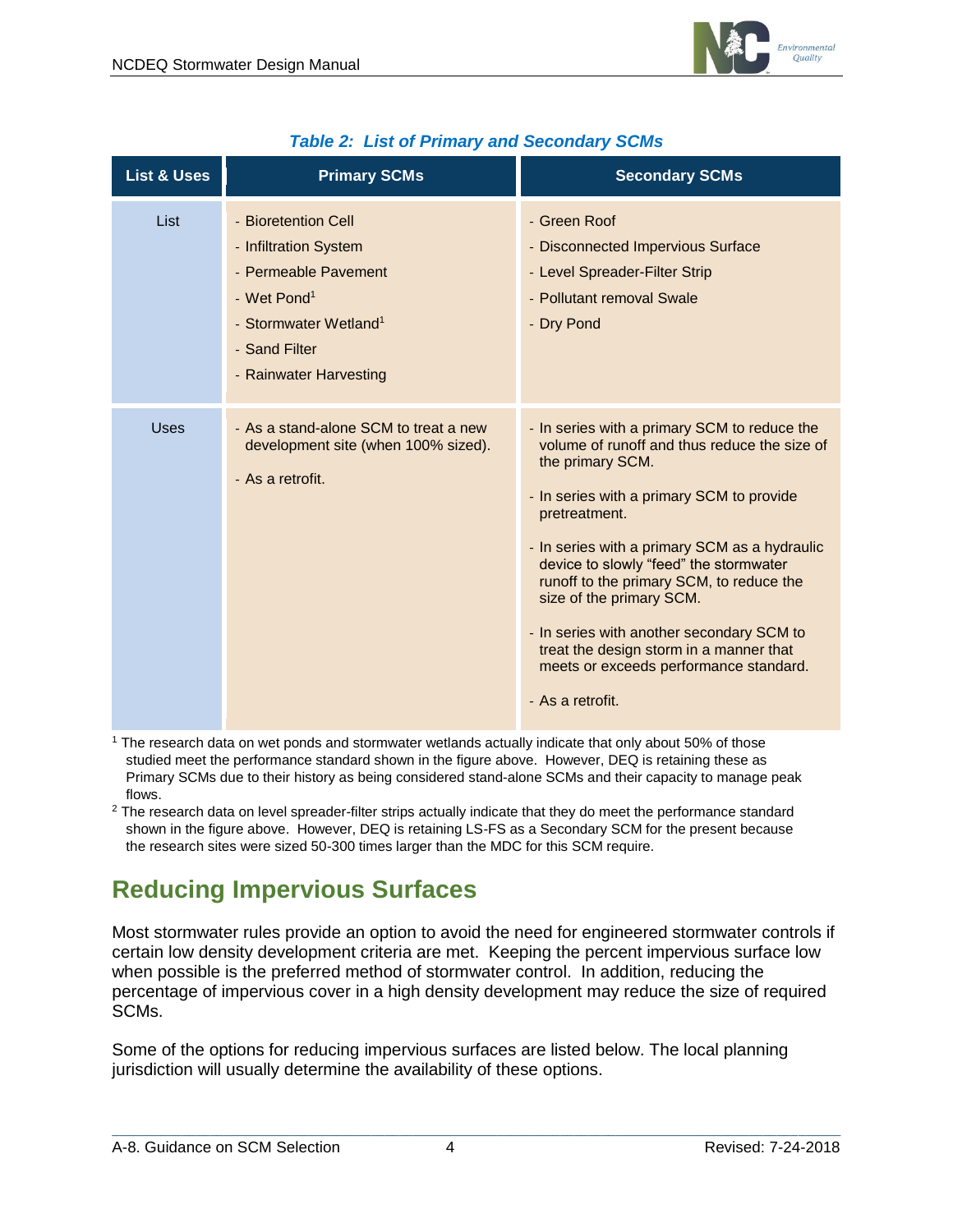

- Reducing road widths
- Reducing minimum parking requirements
- Minimizing use of curb and gutter
- Cluster or open-space developments
- Traditional neighborhood developments
- Mixed-use developments
- The use of permeable pavements
- Shared driveways

[Appendix G of the Neuse River Basin: Model Stormwater Program for Nitrogen Control](https://deq.nc.gov/about/divisions/water-resources/planning/nonpoint-source-management/nutrient-strategies/neuse) (1999) discusses site design techniques to reduce impervious surfaces in greater detail.

# **Comparison of SCM Treatment Capabilities**

If the low-density option is not chosen or not available, then one or more structural SCMs may be needed. For structural SCMs, one or more of the following general requirements will apply:

- There will be a pollutant removal requirement for TSS (primary vs. secondary SCM) and/or a maximum pollutant discharge limit (maximum pollutant export rate for TN and possibly also TP) imposed.
- There will be a volume of stormwater that must be captured and treated prior to release (typically first 1 inch or first 1.5 inches of rainfall).
- The post-construction peak stormwater discharge rate must be reduced to no greater than the pre-construction peak stormwater discharge rate (usually for the 1-year, 24 hour storm).

Fecal coliform reduction is currently regulated as a narrative requirement rather than a quantitative requirement. Effort should be made to reduce fecal coliform levels in SA waters. The primary mechanism for reducing fecal coliform in stormwater SCMs is through exposure to UV light (sunlight), which happens regularly in devices containing areas which become temporarily inundated with stormwater. Additionally, fecal coliforms can be reduced by filtration, drying events between storms, and sedimentation. Some scientists also believe predation from other microbes can significantly reduce fecal coliform numbers (Hathaway and Hunt, 2008).

Thermal impacts of SCM discharges is of concern in HQW waters that support trout. The higher temperatures reduce dissolved oxygen, reduce reproductive rates, hinder growth, increase disease exposure, and may have other negative impacts. Temperatures are typically increased due to ponded water being exposed to sunlight.

Detailed information and tables on SCM treatment capabilities is available in the [SCM Crediting](https://deq.nc.gov/about/divisions/energy-mineral-land-resources/energy-mineral-land-permit-guidance/stormwater-bmp-manual)  **[Document](https://deq.nc.gov/about/divisions/energy-mineral-land-resources/energy-mineral-land-permit-guidance/stormwater-bmp-manual) located on the NCDEQ Stormwater Design Manual website.** 

# **Comparison of SCM Site Constraints**

The basic nature of stormwater SCMs often places them in low-lying areas and next to existing waterways, which can conflict with other regulations. The designer should consider other regulations and site constraints when siting SCMs. A non-exhaustive list of possible environmental and regulatory issues is provided below: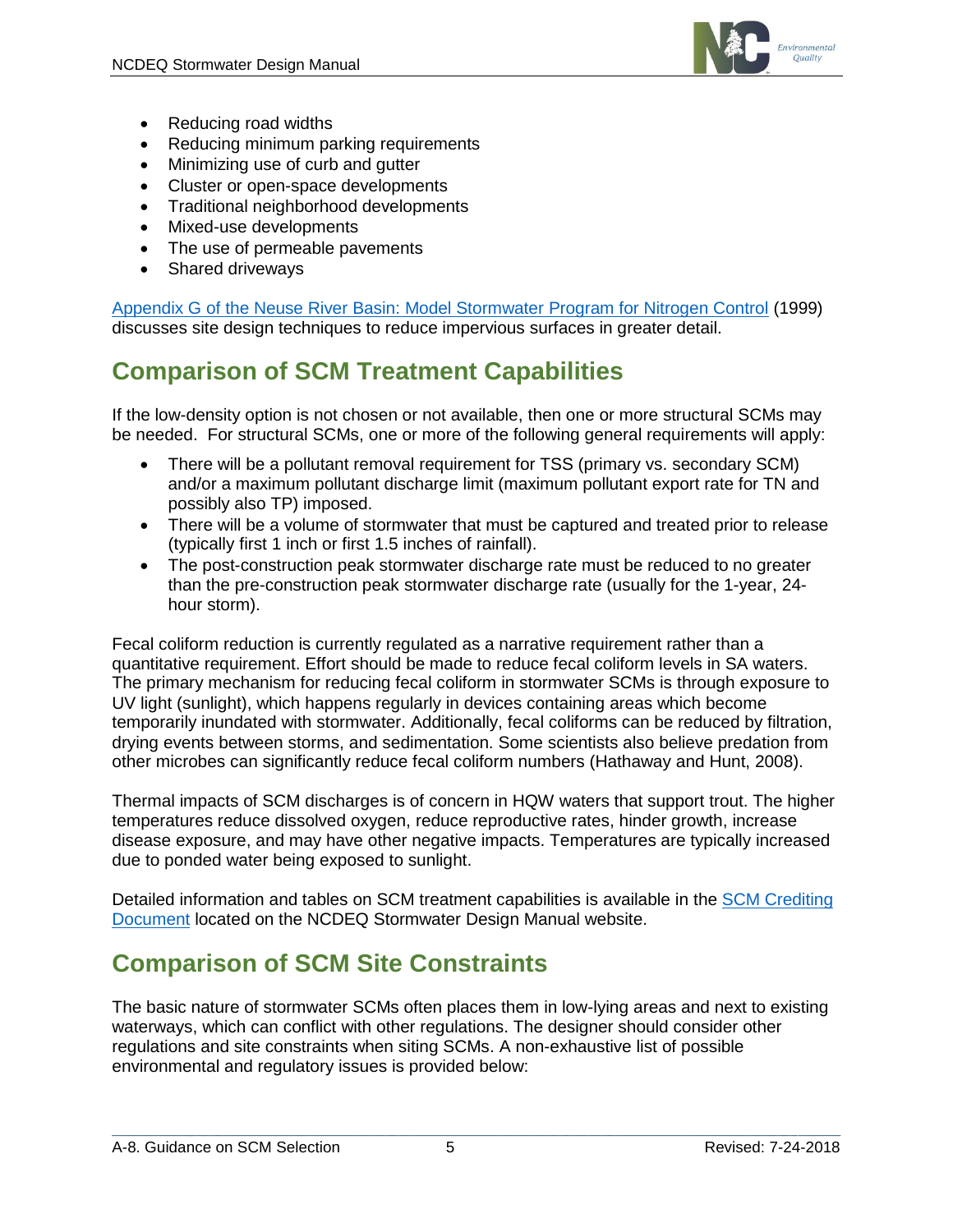

- Jurisdictional & isolated wetlands
- Stream channels
- FEMA floodplains
- Riparian buffers
- Forest or tree conservation areas
- Critical water supply watershed areas
- Endangered species
- Standing water near airports

SCMs should also be sited in a manner that avoids the following types of infrastructure: Utilities

- Roads
- Structures
- Septic drain fields
- Wells

A SCM will not work unless it is sited appropriately. It is critical to obtain information about the size of the drainage area, soils and slopes as well as depth to groundwater table and bedrock.

The various site considerations for siting SCMs is presented in Table 1 below. Each of these considerations is discussed below.

The size of drainage area is a primary consideration in selecting a SCM. Some SCMs will only function properly with drainage area that is of sufficient size to maintain a permanent pool of water. Other SCMs, such as bioretention areas and sand filters, may only handle smaller flows and could become overwhelmed if sited at the outlet of a large drainage area.

The space required for a SCM is another important consideration, particularly if the site has limited space to accommodate a SCM and the room to access and maintain it. However, SCMs that require a small space may be relatively expensive (i.e., sand filter) or may not have high treatment capabilities (i.e., grassed swale).

The head required (elevation difference) will also affect the SCM selected. In areas of low relief, costly excavation is often required for basins. In addition, the hydraulic head necessary for some devices to function properly may not be available in low relief areas.

Steep slopes will affect the SCM selection process. Larger SCMs, such as wet detention basins and extended detention wetlands, may be impractical on a site where steep topography results in an impractically large embankment height or slopes that cannot be stabilized with vegetation. Also, steep slopes may create excessive flow velocities for some systems (e.g.: filter strips, swales, restored riparian buffer). When an entire site has steep slopes, it may be best to provide a number of smaller SCMs that can fit into the existing contours of the site.

A shallow water table can limit some types of SCM systems. For example, bioretention areas normally require a minimum depth to groundwater of two feet; otherwise, the bioretention area will actually function as a stormwater wetland.

A shallow depth to bedrock can greatly limit SCM options. Shallow bedrock can restrict the use of infiltration systems, prevent the excavation of basins, and limit the hydraulic functions of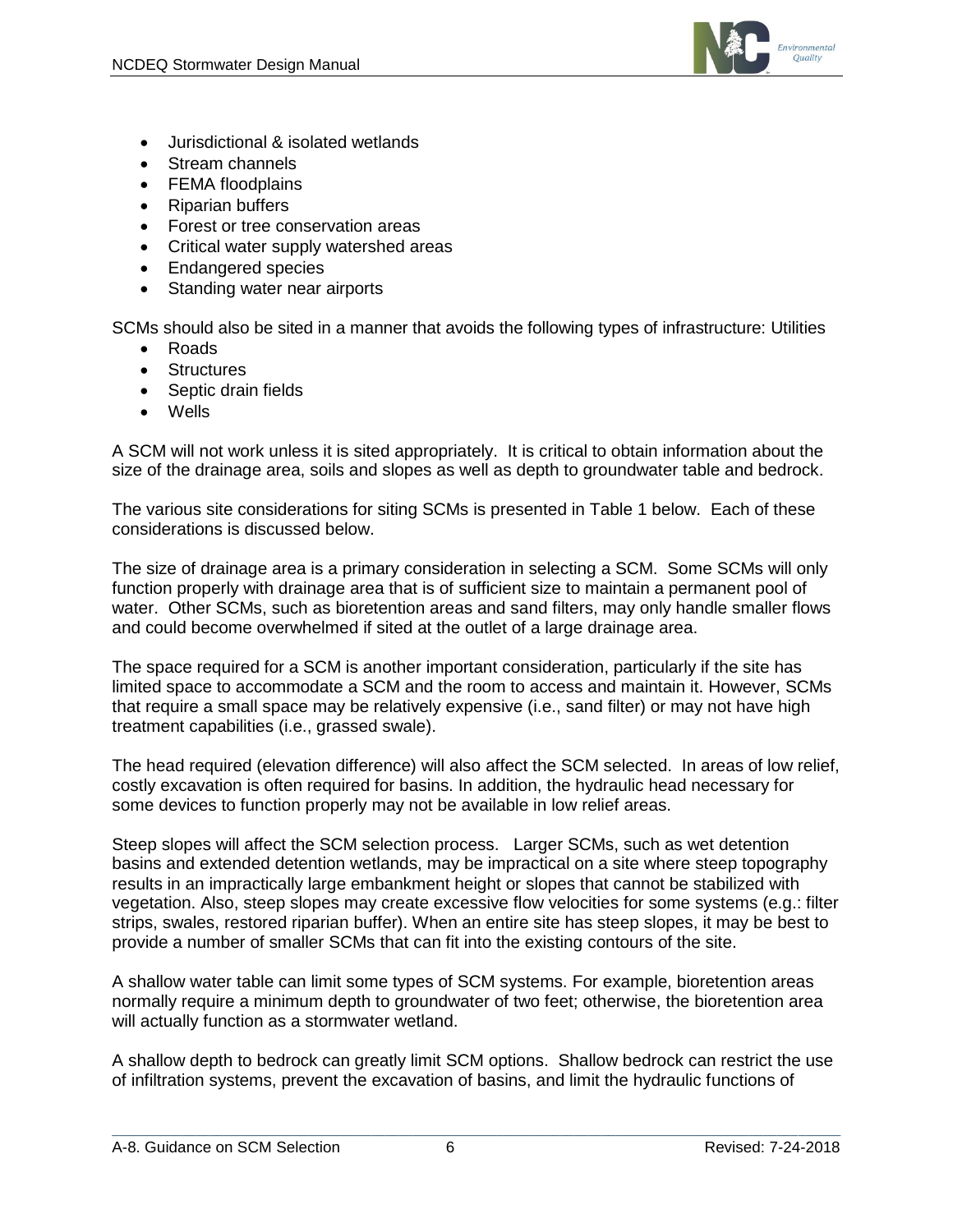

certain SCMs. The SCM options available in this scenario may be limited to filter strips, restored riparian buffers rooftop runoff management, and other above ground measures Sites with contaminated soils may require locating SCM's in uncontaminated areas, impervious linings to prevent infiltration from transporting contaminants, removing the contaminated soil, or selecting an SCM that does not involve infiltration.

High sediment input can significantly reduce the longevity of certain SCMs, especially sand filters, bioretention, infiltration systems, stormwater wetlands, and permeable pavement. These SCMs should not be placed in locations where high sediment loads are anticipated upstream in the future (typically from future development). Alternatively, high sediment loads that might adversely affect SCMs can be overcome by providing pre-treatment in the form of filter strips, fore-bays, and sediment basins.

Poorly drained soils are another SCM siting consideration. For example, poorly drained soils may exclude the use of any system relying on infiltration, such as bioretention areas unless an underdrain is utilized Poorly drained soils may be very well suited, however, for SCMs that retain water, such as a wet detention basin or a stormwater wetland.

### **Comparison of SCM Costs, Community Acceptance & Site Compatibility**

Construction costs and operation and maintenance efforts for each of the SCMs are listed in Table 3. However, it is important to note that some of the lowest cost or lowest maintenance level SCMs also have some of the lowest treatment capabilities. Using low-cost SCMs could result in a need for additional SCMs to achieve regulatory requirements, thereby increasing costs and maintenance requirements. In addition, several of the lowest cost SCMs may be difficult to integrate into the natural features of a site or may be the least desirable from an aesthetic or safety point of view. Often, a slightly more expensive or maintenance intensive SCM may be a better choice for overall site design. Since land cost will vary from site to site it is not included in the table but should also be considered in the selection of the most appropriate SCM.

Sometimes community and environmental factors seem like the least important, but they can actually have a big impact on the public perception and acceptance of a site development. For instance, a prospective homeowner may think twice before buying a property bordering a large, fenced-in dry extended detention basin with a large corrugated metal riser pipe or next to a constructed wetland due to concerns of mosquitos and their role as disease vectors. However, acceptance might be improved if the SCM served as an aesthetic amenity on the site, possibly with birds, frogs, and fish.

Safety is also of concern in the selection of SCMs. Wet ponds, constructed wetlands, and other SCMs that maintain pools of water may not be appropriate for residential areas, schools, or day care facilities where young children may have access to them. Ponded water and accessible confined spaces such as open culverts and risers should be avoided or fenced to prevent unwanted access.

Similarly, airports must manage stormwater in a way that will not compromise aircraft safety. Many traditional stormwater BMPs SCMs promote standing water that may attract wildlife. Wildlife, including birds and mammals, can be a threat to human safety during takeoff and landing, and stormwater BMPs must not increase that threat. Stormwater BMPs SCM should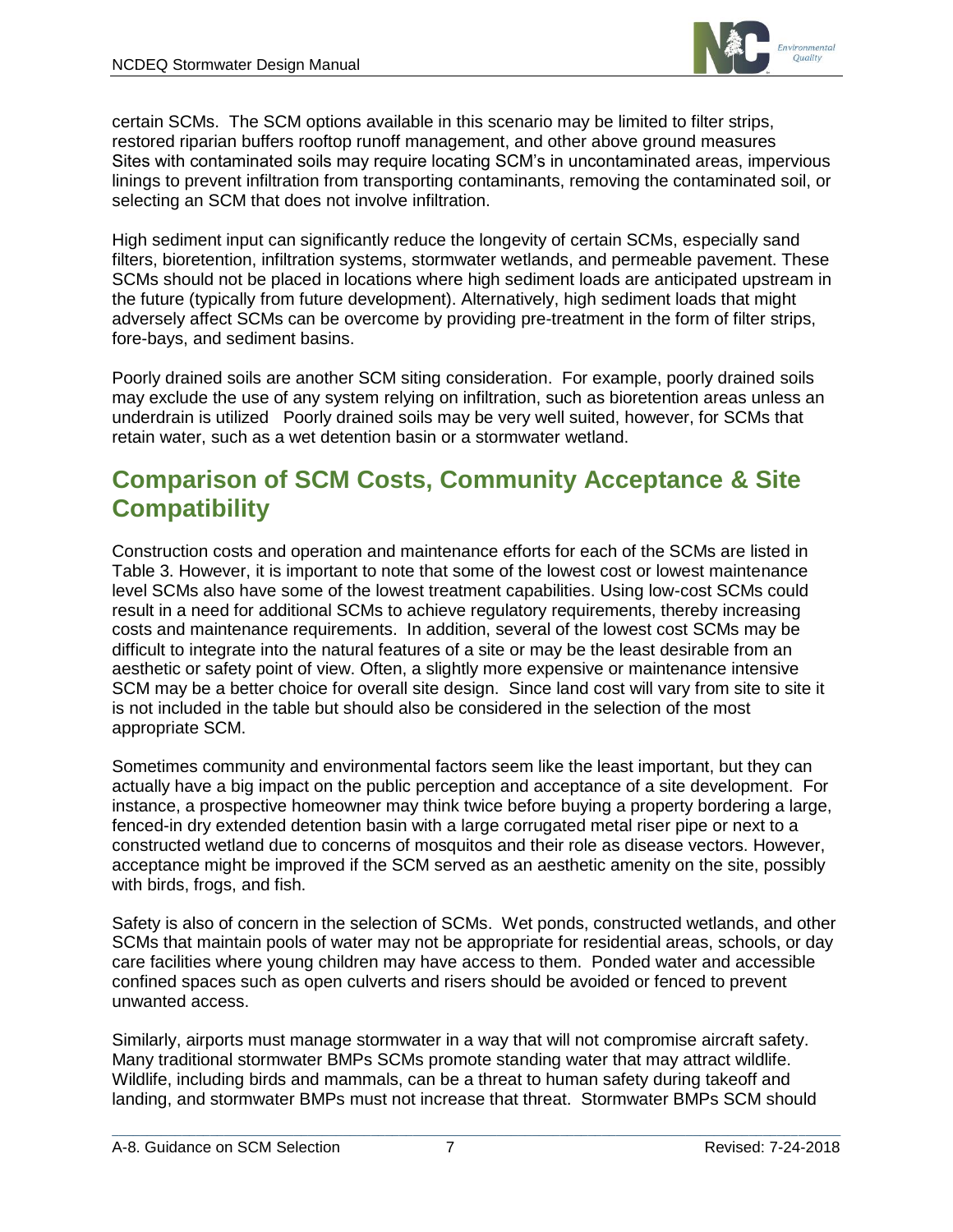

be selected and designed to minimize habitat and associated risks. Table 4 provides information on each SCM's potential safety concerns, community acceptance, and wildlife habitat.

| <b>SCM</b>                                   | Size of<br><b>Draina</b><br>ge<br><b>Area</b> | <b>Space</b><br><b>Needed</b> | <b>Stage</b><br><b>Allowed</b> | <b>Works</b><br>with<br><b>Steep</b><br><b>Slopes</b> | <b>Works</b><br>with<br><b>Shallow</b><br><b>Water</b><br><b>Table</b> | <b>Works</b><br>with<br><b>Shallow</b><br>Depth to<br><b>Bedrock</b> | <b>Works</b><br>with High<br><b>Sediment</b><br><b>Input</b> | <b>Works</b><br>in<br><b>Poorly</b><br><b>Draine</b><br>d Soils |
|----------------------------------------------|-----------------------------------------------|-------------------------------|--------------------------------|-------------------------------------------------------|------------------------------------------------------------------------|----------------------------------------------------------------------|--------------------------------------------------------------|-----------------------------------------------------------------|
| <b>Bioretention</b><br>without<br>Underdrain | $\mathsf{S}$                                  | $\overline{L}$                | Low                            | Y                                                     | $\overline{N}$                                                         | $\overline{N}$                                                       | $\overline{N}$                                               | $\overline{N}$                                                  |
| <b>Bioretention</b><br>with<br>Underdrain    | $\mathsf{S}$                                  | $\overline{L}$                | Low                            | Y                                                     | $\overline{N}$                                                         | $\overline{N}$                                                       | $\overline{N}$                                               | Y                                                               |
| Stormwater<br>Wetland                        | $S-L$                                         | $\overline{L}$                | Low                            | $\overline{N}$                                        | Y                                                                      | $\overline{N}$                                                       | Y                                                            | Y                                                               |
| <b>Wet Pond</b>                              | $M-L$                                         | $M-L$                         | High                           | $\overline{N}$                                        | Y                                                                      | N                                                                    | Y                                                            | Y                                                               |
| <b>Sand Filter</b>                           | $\mathsf{S}$                                  | S                             | <b>Mediu</b><br>m              | Y                                                     | $\overline{N}$                                                         | N                                                                    | $\overline{N}$                                               | Y                                                               |
| Permeable<br>Pavement                        | $S-M$                                         | N/A                           | Low                            | $\overline{N}$                                        | N                                                                      | $\mathsf{N}$                                                         | $\overline{N}$                                               | Y                                                               |
| Infiltration<br><b>Device</b>                | $S-L$                                         | $S-L$                         | High                           | $\overline{N}$                                        | $\overline{N}$                                                         | $\overline{N}$                                                       | $\overline{N}$                                               | N                                                               |
| <b>Filter Strip</b>                          | $\mathsf{S}$                                  | M                             | Low                            | N                                                     | Y                                                                      | Y                                                                    | $\overline{N}$                                               | Y                                                               |
| Treatment<br>Swale                           | $\mathsf{S}$                                  | $\mathsf{S}$                  | Low                            | Y                                                     | Y                                                                      | $\mathsf{N}$                                                         | $\overline{N}$                                               | Y                                                               |
| Dry Pond                                     | $S-L$                                         | $S-L$                         | High                           | N                                                     | $\overline{\mathsf{N}}$                                                | $\overline{N}$                                                       | Y                                                            | Y                                                               |

### *Table 3: Potential Siting Constraints for SCMs*